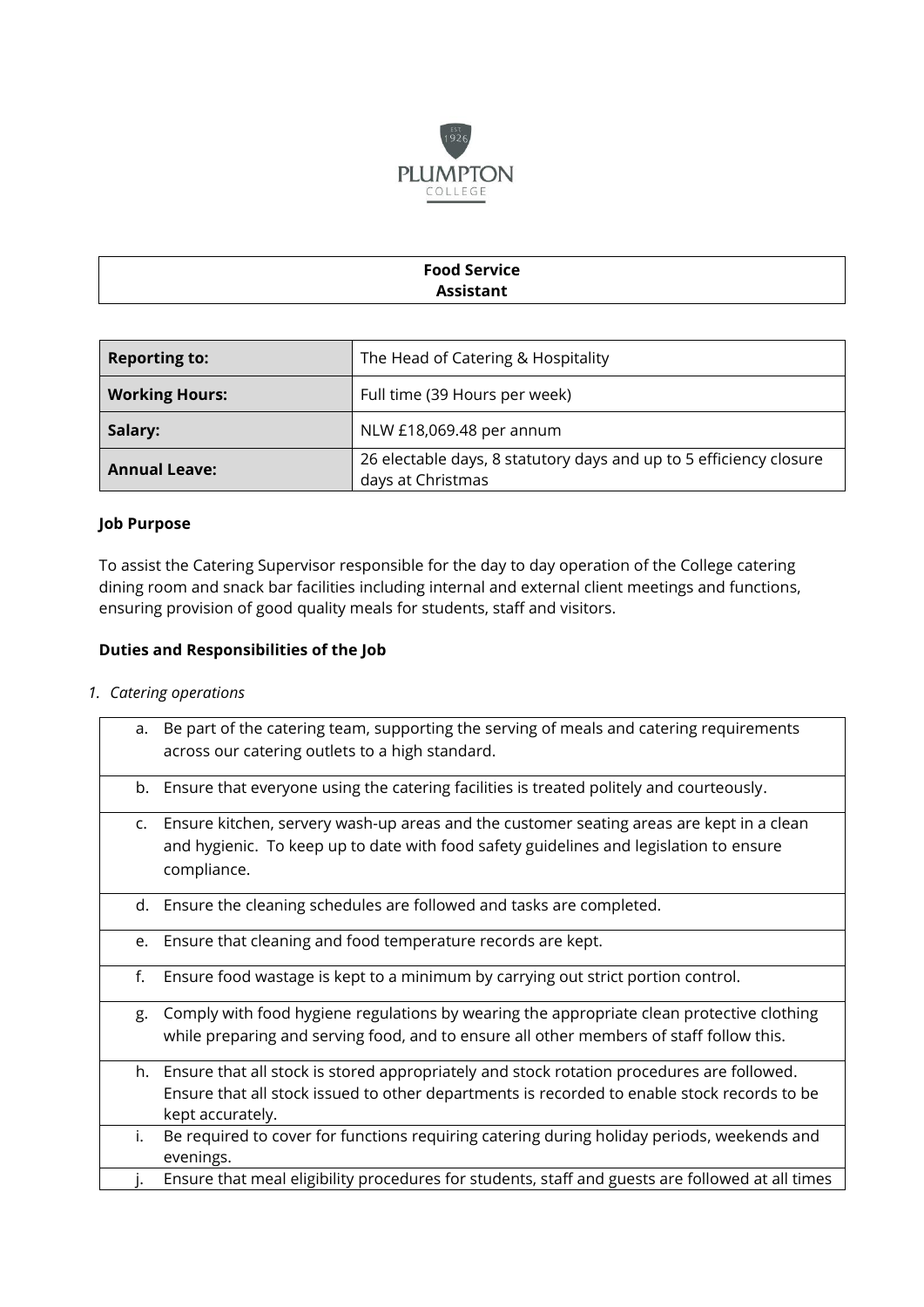- k. Assist in all areas of the Catering operations Dining room /Snack bars/Function meeting rooms when required, and undertake manual handling tasks as directed.
- l. Where required provide temporary cover in a similar capacity to complete catering services at the Colleges Outlet centres, at One Garden Brighton

## *2. Continuous Professional Development*

- a. Participate in staff development activities to support Continuous Professional Development (CPD) and keep a Professional Development Portfolio (PDP) to evidence personal development and impact on practice.
- b. Actively participate in the college performance management processes, including appraisals to support personal and professional development and enhance student experience.

## **Qualifications / Skills / Knowledge / Qualities**

It is crucial that the successful candidate shares our student focussed values, equality of opportunity and parity of esteem for staff and students.

At Plumpton College we are:

- 1. Ambitious and Progressive
- 2. Enterprising
- 3. Professional
- 4. Passionate about everything we do
- 5. Supportive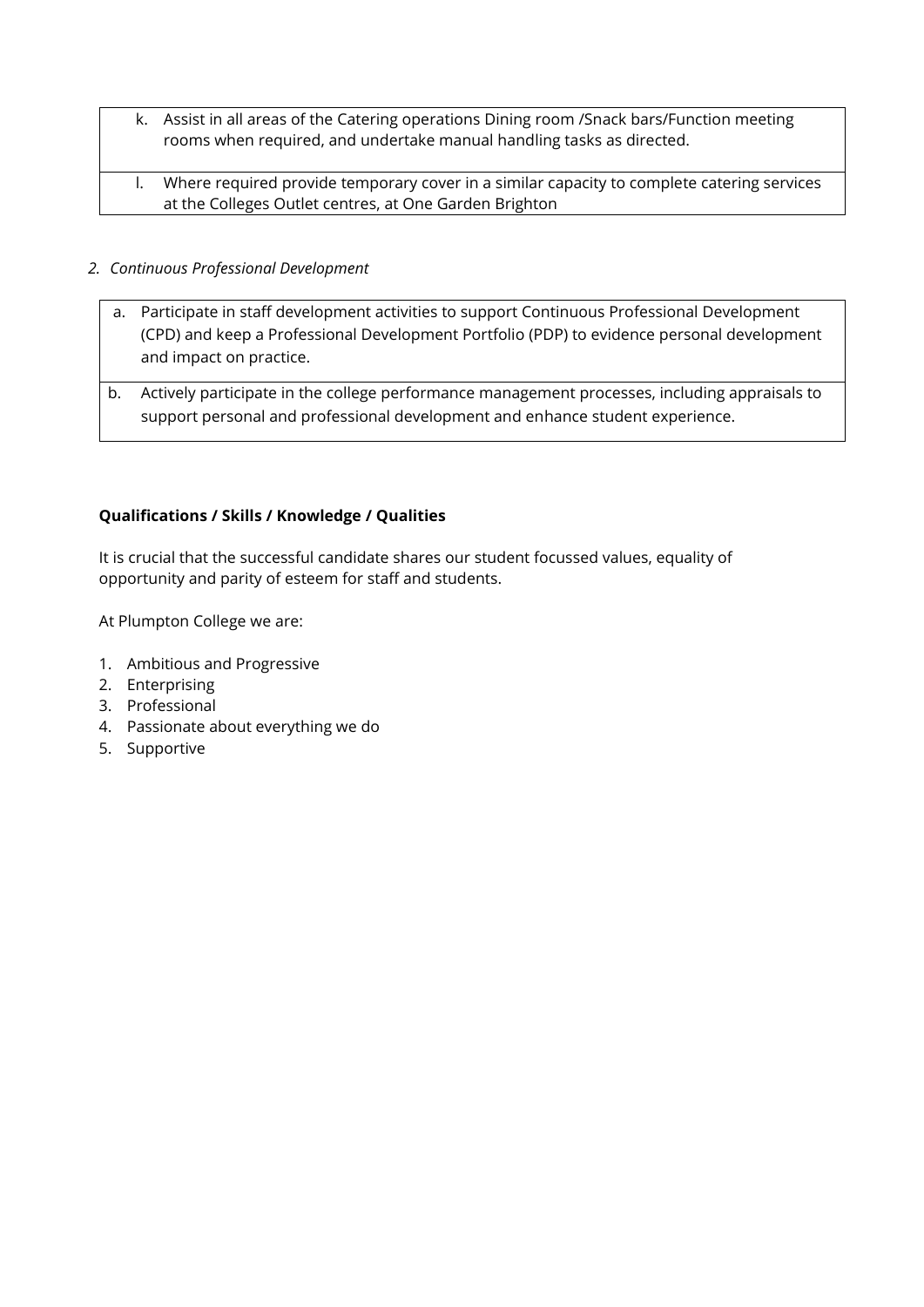| <b>Essential criteria for the post</b> |                                                   |
|----------------------------------------|---------------------------------------------------|
|                                        | a) A catering qualification or Experience         |
| b)                                     | Hold a Current Food Hygiene Certificate           |
| C)                                     | Min of 2 years experience in a similar position   |
|                                        | d) A passion for good food                        |
|                                        | e) Able to undertake manual handling duties.      |
| f)                                     | Able to demonstrate great customer service skills |
| Desirable criteria for the post        |                                                   |
| a)                                     | Outgoing, approachable and flexible.              |

## **CONDITIONS OF EMPLOYMENT**

#### **Working Hours**

Basic working hours are five days over a seven-day rota to include two weekends a month on a rota basis's hours are approximately 7.00am to 4.00pm or 10.00am to 7.00pm, however some flexibility will be required to meet the needs of the business. Hours and working times will agreed with the catering Supervisor, based on the needs of the business.

This is an all year-round post. There will be some evening and weekend working required to support faculty activities, and whole college recruitment and promotional functions and events.

#### **Annual Leave**

The holiday year is from 1 September - 31 August each year. The annual leave entitlement for this role is 26 working days, plus 8 bank holidays and up to 5 efficiency days when the college closes at Christmas. Annual leave is bookable subject to business needs and should be planned and agreed with your Line Manager.

## **Continuous Professional Development (CPD)**

This post will be entitled to CPD for industrial updating, personal and professional development. All CPD must be planned, agreed and booked with your Line Manager.

#### **Benefits**

The candidate appointed to the post will automatically become a member of the Local Government Pension Scheme and pay contributions as determined by annual salary levels. The pension scheme includes life assurance cover and the college will also pay a contribution towards your pension. Other benefits include access to an Employee Assistance Programme, Cycle to Work Scheme, gym access and staff discounts.

## **Equality and Diversity**

Plumpton College is committed to the promotion of equal opportunities and is dedicated to pursuing non-discriminatory policies and practices and eliminating unfair discrimination on any basis. This means that no job applicant will receive less favourable treatment than another on grounds of gender, marital status, age, racial origin, disability, sexual orientation or political or religious beliefs.

## **Criminal Record Check via the Disclosure Procedure**

The Rehabilitation of Offenders Act 1974 gives individuals the right not to disclose details of certain old offences when asked about their criminal record as they may be defined as